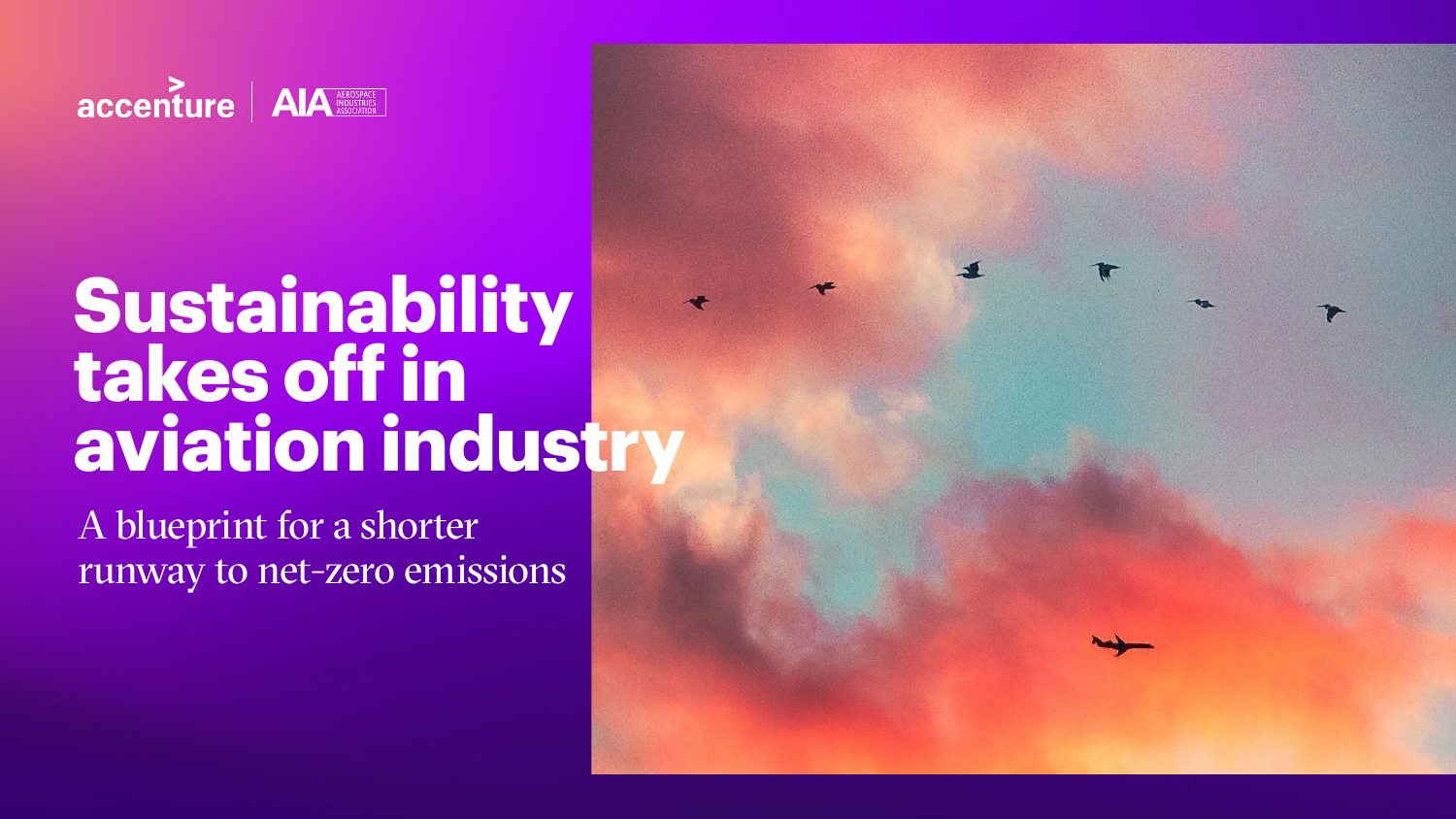

The number of global air passengers is projected to nearly double over the next 20 years.<sup>1</sup> This growth will drive higher fuel consumption, which is expected to climb to 1.4 billion liters (370 million gallons) of jet fuel per day.2 More fuel consumption means more carbon emissions, and without action, aviation-related emissions are likely to increase 40% by 2040.3

Indeed, it won't be long before the sector sees emissions on a new scale. While the aviation industry carbon emissions are about 2% of the current annual global carbon budget, experts forecast aviation to consume between 12-27% of the remaining carbon budget through 2050 to limit global temperature rise below 1.5C above pre-industrial levels.4

Understanding the stakes, the aviation industry has committed to reaching net-zero emissions by 2050. However, no single strategy can deliver on this promise. It will require a combination of industry and government initiatives and ecosystem plays to simultaneously decarbonize the energy supply and deploy new technologies needed to fully realize the benefits of carbon reduction.

Decarbonizing the energy supply may take the form of sustainable aviation fuel (SAF), hydrogen or electric infrastructure. Prioritizing and mobilizing new onboard aircraft technologies into the airline fleets is equally complicated. We have identified 11 priority technologies in the areas of new energy pathways, engine technology, airframe configurations, structures and onboard systems that have the greatest potential for successful mobilization in the 2030-2050 timeframe.

Government and industry need to be aligned in terms of planning, funding, standards and safety, however, for these technologies to succeed. It will take time, but with the proper flight path, the aviation industry may land on its emissions reduction objectives.

The aviation industry has been home to great innovation since its inception in 1903, when the Wright brothers became "first in flight." Today, that innovative lens has a new focus: **creating a more sustainable sector.**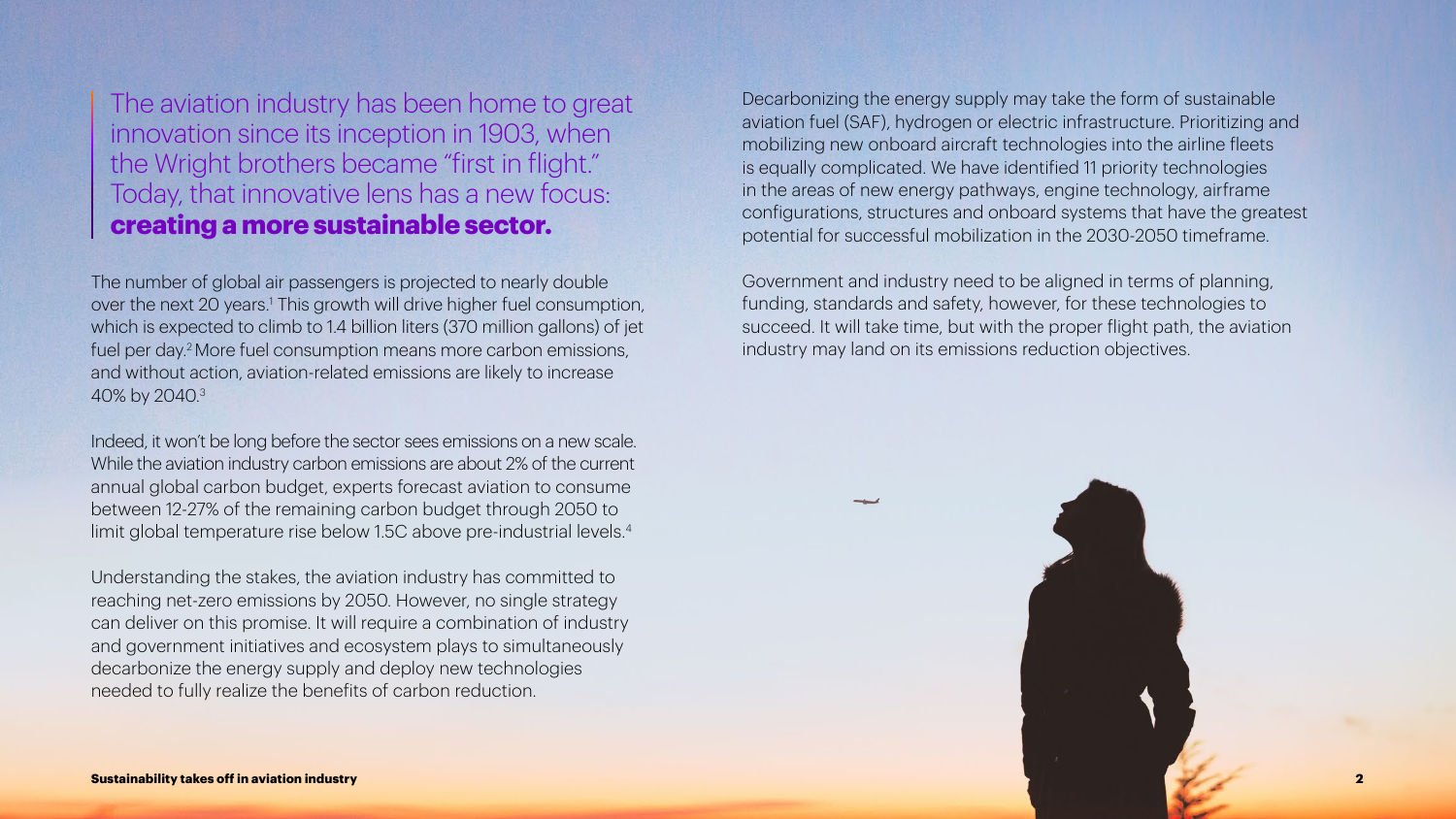## **Net Zero 2050: A daunting challenge**

The aviation industry has been committed to creating more sustainable operations for some time now. Modern aircraft produce 50% less CO $_{\rm 2}$  than the same flights in 1990. $^{\rm 5}$  Each new generation of aircraft has typically improved fuel efficiency by 15% to 25% on a per-passenger-kilometer basis. Still, much work remains to be done.

In aerospace, many onboard aircraft technologies have the potential to reduce carbon emissions. Our methodology (Figure 1) accounts for key aspects: specific improvements attributable to each technology, which market segments the technology will be mobilized in, and fleet size/flight operation characteristics for different aircraft market segments.

#### **Figure 1—Aircraft technology decarbonization selection methodology**

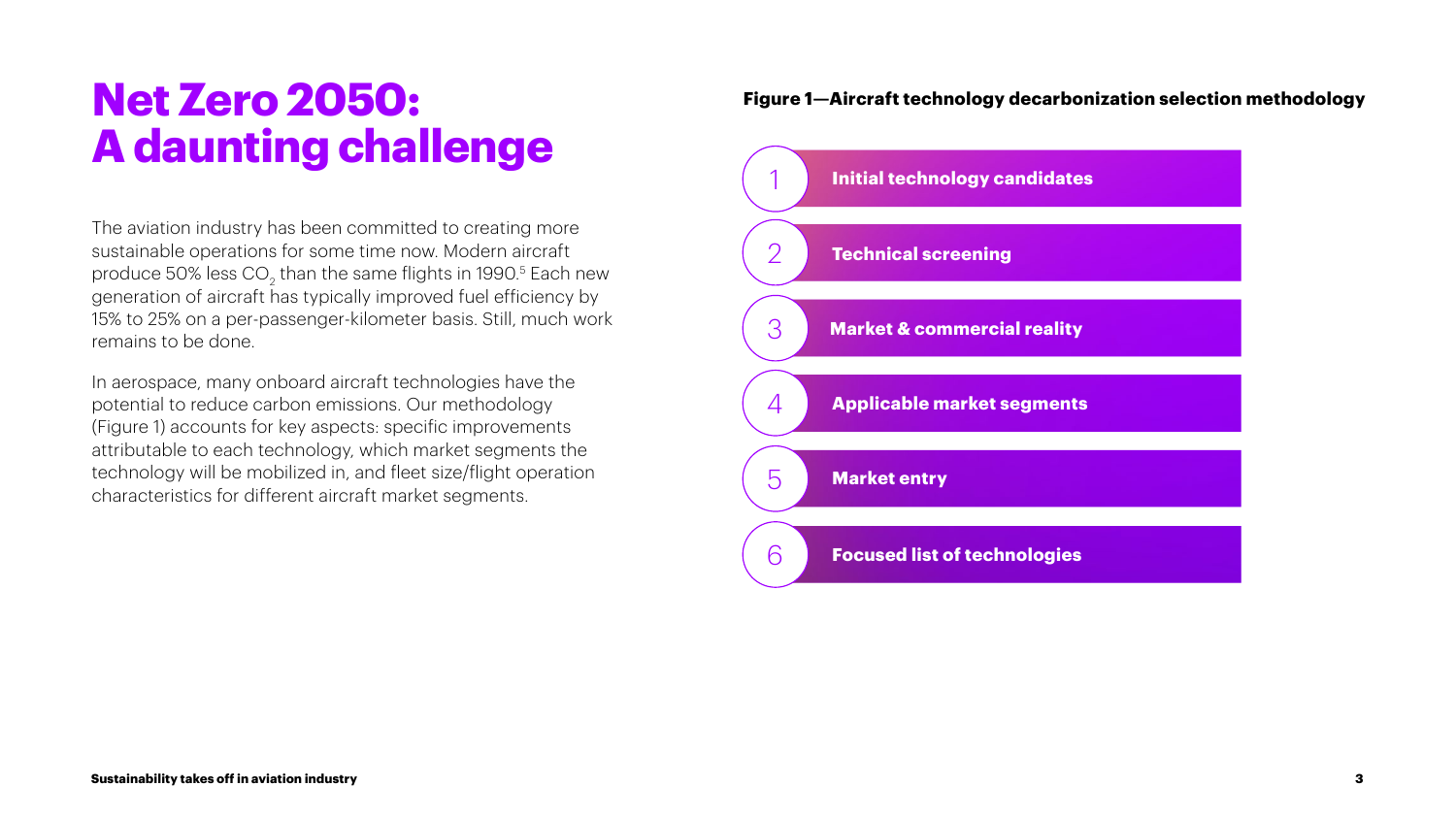This methodology drew heavily from research and literature review. Accenture's researchers also relied on a series of executive interviews with industry stakeholders—including aircraft OEMs, tier-one suppliers, airlines, airports, government agencies and academia. The interviews explored a wide range of topics, from technology to solution time horizons to partnership opportunities. The result was the several common themes across the stakeholder segments coming to light, as depicted in Figure 2.

• Academia could assist with **dampening public concerns** for new technologies (e.g., open rotor) by providing research to increase consumer confidence



- **Increase investment for infrastructure** changes for new technology (hydrogen, electric power)
- **Increase investment** in accelerating novel technologies (e.g. hydrogen)
- **Upskill/educate** government employees to keep up with technology development

#### **Airports**

• Direct **communication between OEMs and airports** on fleet modifications/new technologies can facilitate adoption of new technologies

• **Analysis and further data are**  required to plan for hydrogen/ electric

#### **Figure 2—Common themes and insights from stakeholder executive interviews**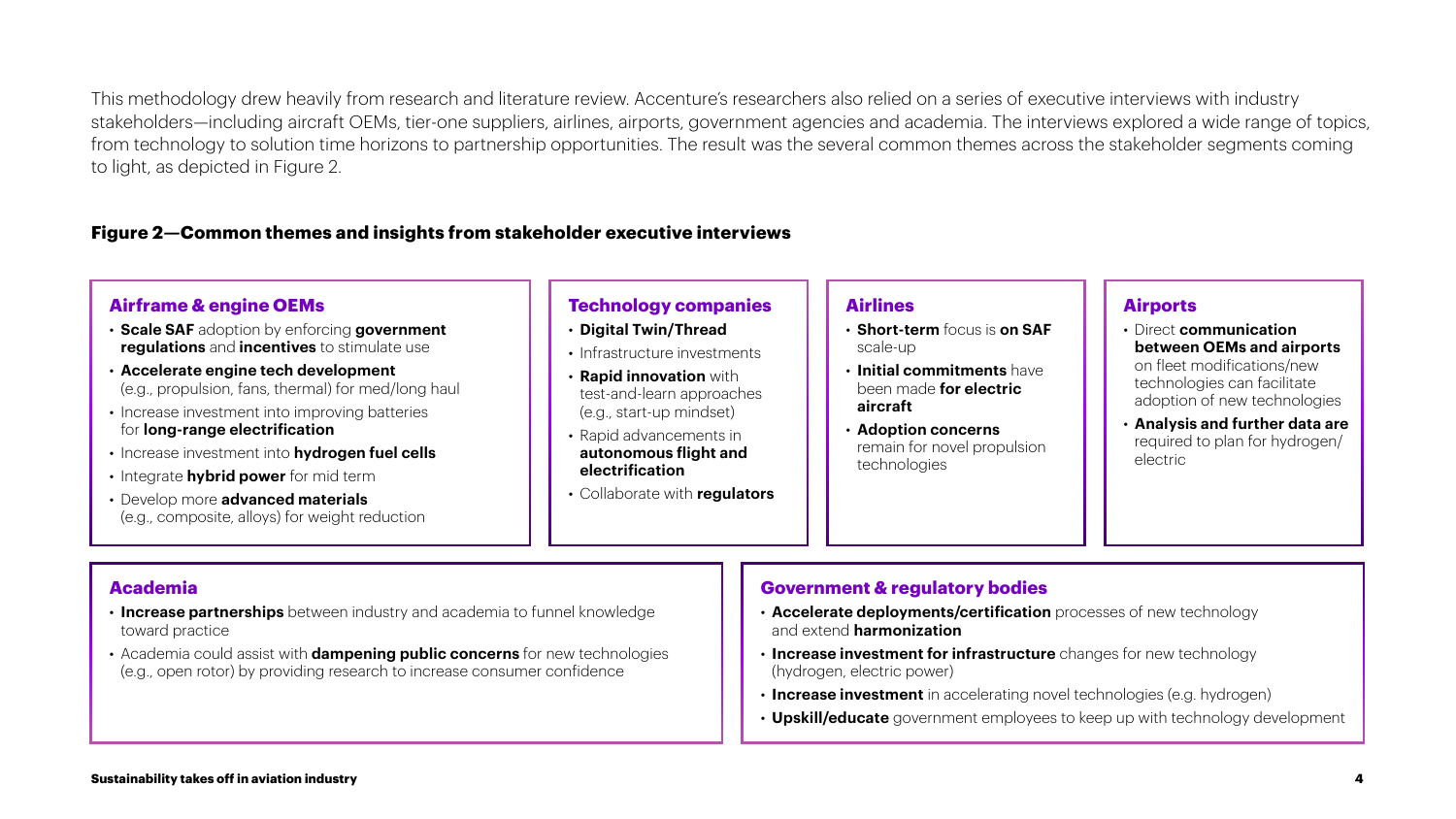## **Timing is everything: No quick fix**

Reaching net-zero carbon emissions by 2050 will require the industry to deploy new onboard aircraft technologies. The mobilization of these technologies will need to take place over a long time frame, though. Myriad technology candidates were identified from the initial list of 35 technology candidates (Figure 3) which emerged from the ATAG Waypoint 2050 report, stakeholder interviews and industry research. This initial long list covers a broad range of engine, new energy pathways, aircraft structures and systems.

- **Today-2030**: Near-term, market-ready technologies
- **2030-2040**: Mid-term technologies, typically in planning stages
- **2040 and beyond**: Promising longer-term technologies, mostly in research and development
- Electric vertical takeoff and land (EVTOL)
- Advanced turbomachinery
- Autonomous fli
- Civil supersonic engine
- Plasma combus
- All-electric prop
- Advanced fly-b system
- Laminar flow contain technology (nat and hybrid)
- Digital thread
- Structural healt monitoring
- EV charging

For each of the initial technology candidates, we assessed decarbonization potential, technical readiness and market segment applicability. Today, technologies like composite structures and flight deck optimization software are already on their way to being adopted at scale. However, many of the technologies identified will need broader support in the form of investments and prioritizations both in the mid-term and long-term horizons. Here's how they break down in terms of time frames:

- Bladeless propulsion (UAM)
- Advanced composites
- Morphing wing
- Double bubble fuselage
- Electric/advanced auxiliary power units (APUS)
- Canard box wing transonic trussbraced wing (ttbw)
- Blended-wing body (BWB)
- Open rotor
- Active load alleviation
- Riblets
- Flightpulse

| ding                       | • Folding wing tip                                     |  |
|----------------------------|--------------------------------------------------------|--|
|                            | Adaptive trailing<br>edges                             |  |
| ght<br>: jet               | • Direct air carbon<br>capture                         |  |
|                            | • Aircraft surface<br>treatment<br>technologies (LEAF) |  |
| stion<br>pulsion<br>y-wire | • High-pressure ratio<br>core engines                  |  |
|                            | Geared turbofan<br>$\bullet$<br>engines                |  |
| ontrol<br><u>tural</u>     | • Hybrid-electric<br>propulsion                        |  |
|                            | Wingtip devices<br>$\bullet$                           |  |
| h                          | Fuel cells for onboard<br>$\bullet$<br>power           |  |
|                            | Electric taxiing<br>$\bullet$                          |  |

• Hydrogen propulsion

#### **Figure 3—Technology and solution candidates**

### **Identified technologies**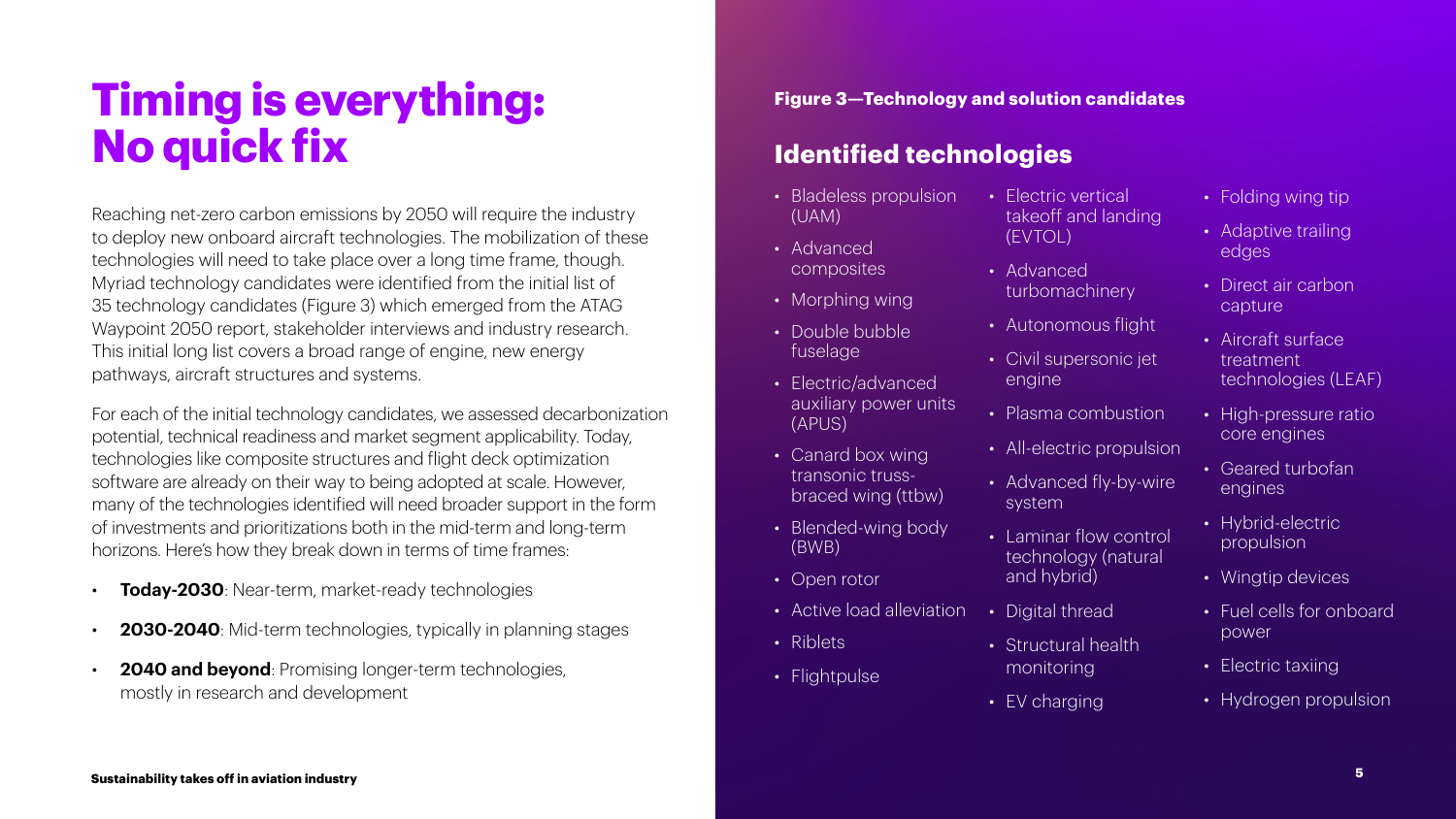categorized as being both an engine

ost efficient speed, improving the

lage; airfoil-shaped bodies and high-

ee; this can be achieved through combinatory effects of both hybrid

the for aircraft; the raw materials for

By defining specific time frames and the technologies that are not near-term and market-ready, we developed a focused list of 11 technologies (Figure 4) that could be mobilized in the mid-term and long-term horizons.

Direct public funding, public-private partnerships and industry incentives will be instrumental in advancing the industry on its journey toward net-zero emissions by 2050.

#### **Figure 4—Focused list of 11 technologies**

| Grouping                   | Technology                       | Description                                                                                                                                                                                                                                                                                       |
|----------------------------|----------------------------------|---------------------------------------------------------------------------------------------------------------------------------------------------------------------------------------------------------------------------------------------------------------------------------------------------|
|                            | All-electric propulsion          | Engine technology that utilizes electric motors to drive conventional propellers or a set of small fans; power is stored in batteries.                                                                                                                                                            |
| New energy<br>pathways     | Hydrogen propulsion              | Hybrid-electric, motor-driven propulsion powered via fuel cells or hydrogen combustion through modified gas turbine engines; liquid<br>hydrogen is used as fuel for combustion with oxygen.                                                                                                       |
|                            | Hybrid-electric propulsion       | Propulsion system that utilizes a battery-powered motor and a conventional gas turbine engine. This is categorized as being both an e<br>technology and new energy pathway since it will need to utilize batteries in conjunction with jet fuel.                                                  |
| Engine<br>technology       | Open rotor                       | Engine technology that uses an unducted fan or propfan that increases engine bypass ratios and fuel efficiency.                                                                                                                                                                                   |
|                            | Geared turbofan                  | Engine technology that utilizes a gearbox between the fan and the compressor; each rotates at the most efficient speed, improving th<br>propulsive efficiency of the engine.                                                                                                                      |
|                            | High-pressure ratio core engines | Engine technology with an enhanced efficiency compressor that operates at a higher pressure, reducing engine weight and improving<br>thermal efficiency, which delivers more power and increases fuel efficiency.                                                                                 |
| Airframe<br>configurations | Blended-wing body                | Aerodynamic technology for a fixed-wing aircraft without clear differentiation between wings and fuselage; airfoil-shaped bodies and l<br>lift wings significantly improve lift-to-weight drag ratio.                                                                                             |
|                            | Transonic truss-braced wing      | Aerodynamic technology that utilizes a structural wing support to allow for larger wing spans without increases in structural weight;<br>increasing the span reduces drag and the higher wing position can enable larger engines, like open rotors.                                               |
| <b>Structures</b>          | Laminar flow control technology  | Aerodynamic technology that maintains the airflow over the aircraft surface and nacelles turbulence-free; this can be achieved throug<br>shaping of the aircraft surface (natural) or boundary layer suction (hybrid). This assessment looks at the combinatory effects of both h<br>and natural. |
|                            | Advanced composites              | New class of materials that decrease aircraft weight and provide improved environmental performance for aircraft; the raw materials for<br>advanced composites can be derived from natural renewable resources.                                                                                   |
| Systems                    | Fuel cells for onboard power     | Power generation technology that utilizes fuel cells instead of engine-driven generators; this creates more-efficient onboard electrical<br>power generation.                                                                                                                                     |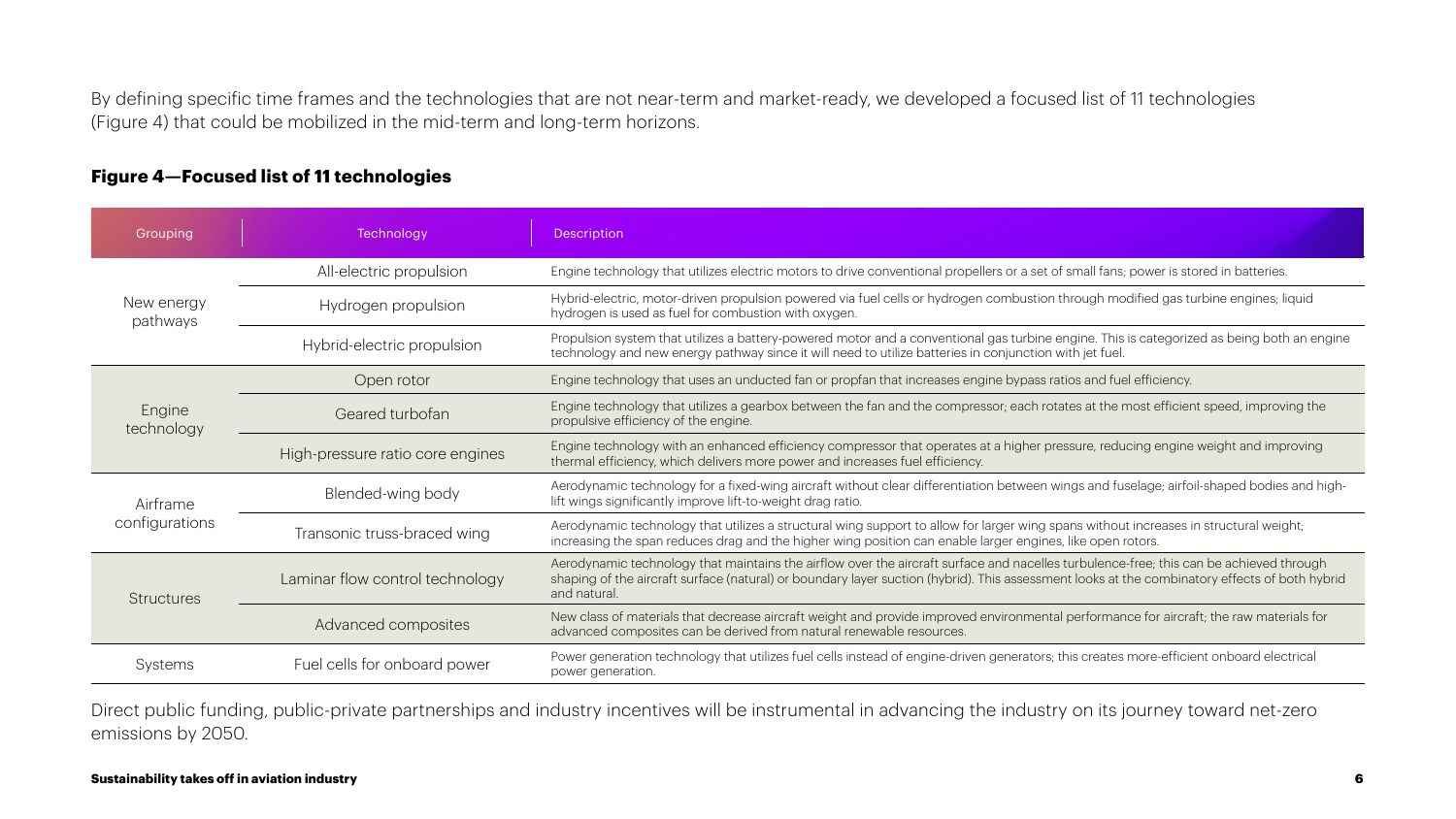### **2030-2040: Promise, but mostly on smaller aircraft**

Technologies in this mid-term time horizon emphasize applications on regional and narrow-body aircraft.

In the near future, the industry anticipates several innovative advancements. These range from increased electrification to new aerodynamics such as transonic truss-braced wings to advanced composites—and those are just the beginning. We also expect laminar flow control technologies to be available for regional and narrow-body aircraft. Figure 5 summarizes the focus technologies, their benefits and the most likely applicability in this time frame.

The average maximum addressable emission-reduction potential for technologies in their respective market segments ranges from 1% to 20%.

Technologies like geared turbofan engines, laminar flow, highpressure ratio core engines and advanced composites are deemed the most feasible in the mid-term time frame due to higher maturity and certification status. Hybrid-electric was observed to be less feasible due to its technical complexity and advancements required for high-energy-density batteries. Note: Maximum Addressable Emission Reduction is calculated as the percent reduction that could be achieved when the specific technology is mobilized in the applicable market segments.

| Geared turbofan engines             | 20%   |
|-------------------------------------|-------|
| High-pressure ratio core<br>engines | 7%    |
| Open rotor                          | 20%   |
| Laminar flow control                | 5%    |
| Advanced composites                 | 2%    |
| Hybrid-electric propulsion          | $1\%$ |
| Transonic truss-braced wing         | 5%    |

| verage maximum addressable emission<br>reduction (%CO <sub>2</sub> emission reduction) |               | 2030-2040       |           |  |
|----------------------------------------------------------------------------------------|---------------|-----------------|-----------|--|
|                                                                                        | Wide-<br>body | Narrow-<br>body | Regional  |  |
| 20%                                                                                    |               |                 |           |  |
| 7%                                                                                     |               |                 |           |  |
| 20%                                                                                    |               |                 |           |  |
| 5%                                                                                     |               |                 | $\bullet$ |  |
| 2%                                                                                     |               |                 |           |  |
| 1%                                                                                     |               |                 |           |  |
| 5%                                                                                     |               |                 |           |  |
|                                                                                        |               |                 |           |  |

#### **Figure 5—2030-2040 time horizon technology focus list**

Technology Average maximum addressable emission of the Average maximum addressable emission and the Magnetic S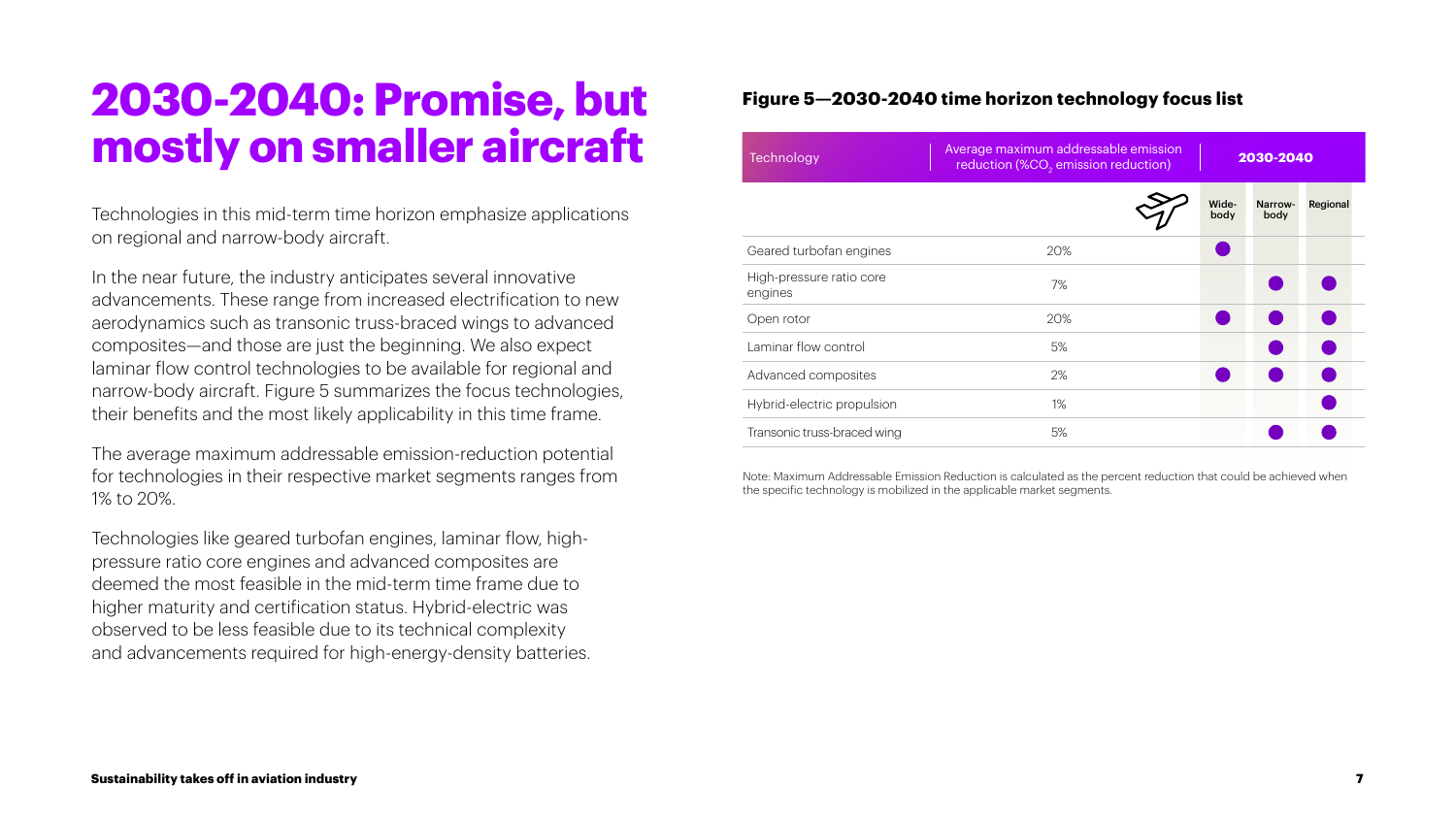### **2040 and beyond: Broader applicability, early stage development**

Looking to 2040 and beyond, we expect to see more novel solutions enter the market. Technologies such as hydrogen propulsion, all-electric propulsion and revolutionary fuselage designs will have a massive impact on reducing emissions. Other technologies—like transonic trussbraced wing and fuel cells for onboard power—are also expected to help innovate the industry.

Figure 6 summarizes the focus technologies, their benefits, and the most likely applicability in this time frame.

The average maximum addressable emission-reduction potential for the technologies in their respective market segments ranges from 1% to 46%.

Technologies like transonic truss-braced wing and fuel cells for onboard power have the greatest feasibility in this longer-term horizon. Hydrogen propulsion has the lowest feasibility due to the technical complexity and infrastructure requirements to enable it.

| Technology                  | Average maximum addressable emission<br>reduction (%CO <sub>2</sub> emission reduction) | 2040 and beyond |                 |          |  |
|-----------------------------|-----------------------------------------------------------------------------------------|-----------------|-----------------|----------|--|
|                             |                                                                                         | Wide-<br>body   | Narrow-<br>body | Regional |  |
| Hydrogen propulsion         | 46%                                                                                     |                 |                 |          |  |
| All-electric propulsion     | $1\%$                                                                                   |                 |                 |          |  |
| Transonic truss-braced wing | 5%                                                                                      |                 |                 |          |  |
| Blended-wing body fuselage  | 9%                                                                                      |                 |                 |          |  |
| Fuel cell for onboard power | 2%                                                                                      |                 |                 |          |  |
|                             |                                                                                         |                 |                 |          |  |

Technologies in this segment show significant potential to reduce emissions. However, due to their longer deployment runway, it will be difficult for aircraft programs to incorporate and field them sooner. Companies should highly consider accelerating their development given the large emissions impact that these longer-term technologies promise. Since wide-body aircraft drive 45% of aircraft emissions, scaling these technologies further could significantly decrease overall aircraft emissions, but in a post-2050 time frame.

#### **Figure 6—2040 and beyond time horizon technology focus list**

Note: Maximum Addressable Emission Reduction is calculated as the percent reduction that could be achieved when the specific technology is mobilized in the applicable aircraft segments.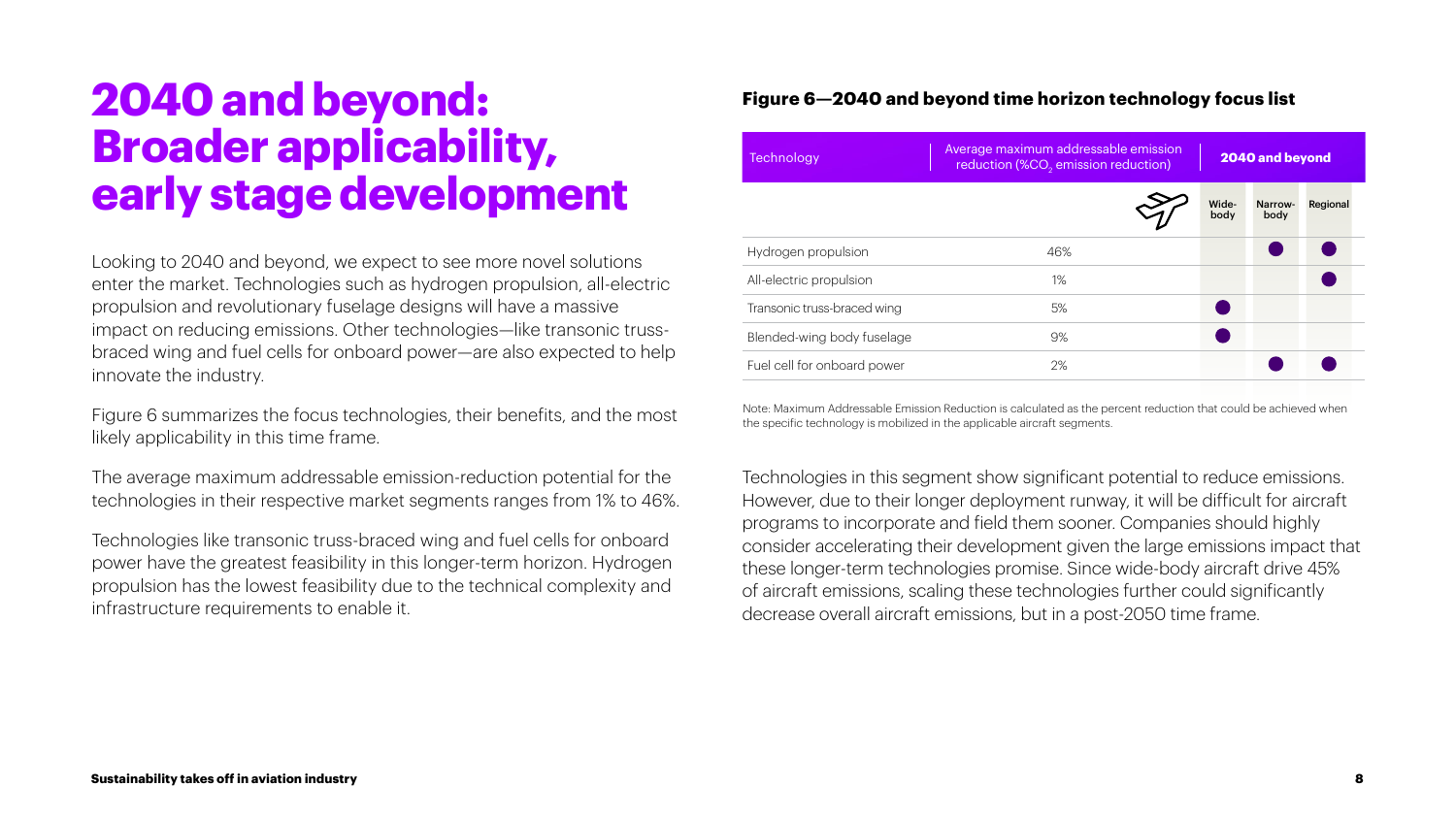**Sustainability takes off in aviation industry 9**



The potential for new, exciting technologies in the mid-term and longer term is massive. With the appropriate level of support from industry and governments, they could be brought to market in the anticipated time horizons and provide a promising emission impact reduction by 2050.

The public and private sector need to work hand in hand for these technologies to succeed. Both can play a crucial role in advancing them by doing three things:

- 1. Creating a cohesive, multiyear strategic plan tied to reliable funding.
- 2. Working with international organizations to shape industry standards.
- Ensuring that new technologies can be incorporated as quickly as possible while maintaining safety as the top priority.

Implementing these strategies to reduce carbon emissions won't happen overnight. Fortunately, by prioritizing the right technologies at the right time, the aviation industry can shorten its runway to becoming net-zero.

## **Mobilization: It's an ecosystem play**

#### **To learn more about our methodology, download the [full report](https://www.accenture.com/us-en/insights/aerospace-defense/aia-report ).**